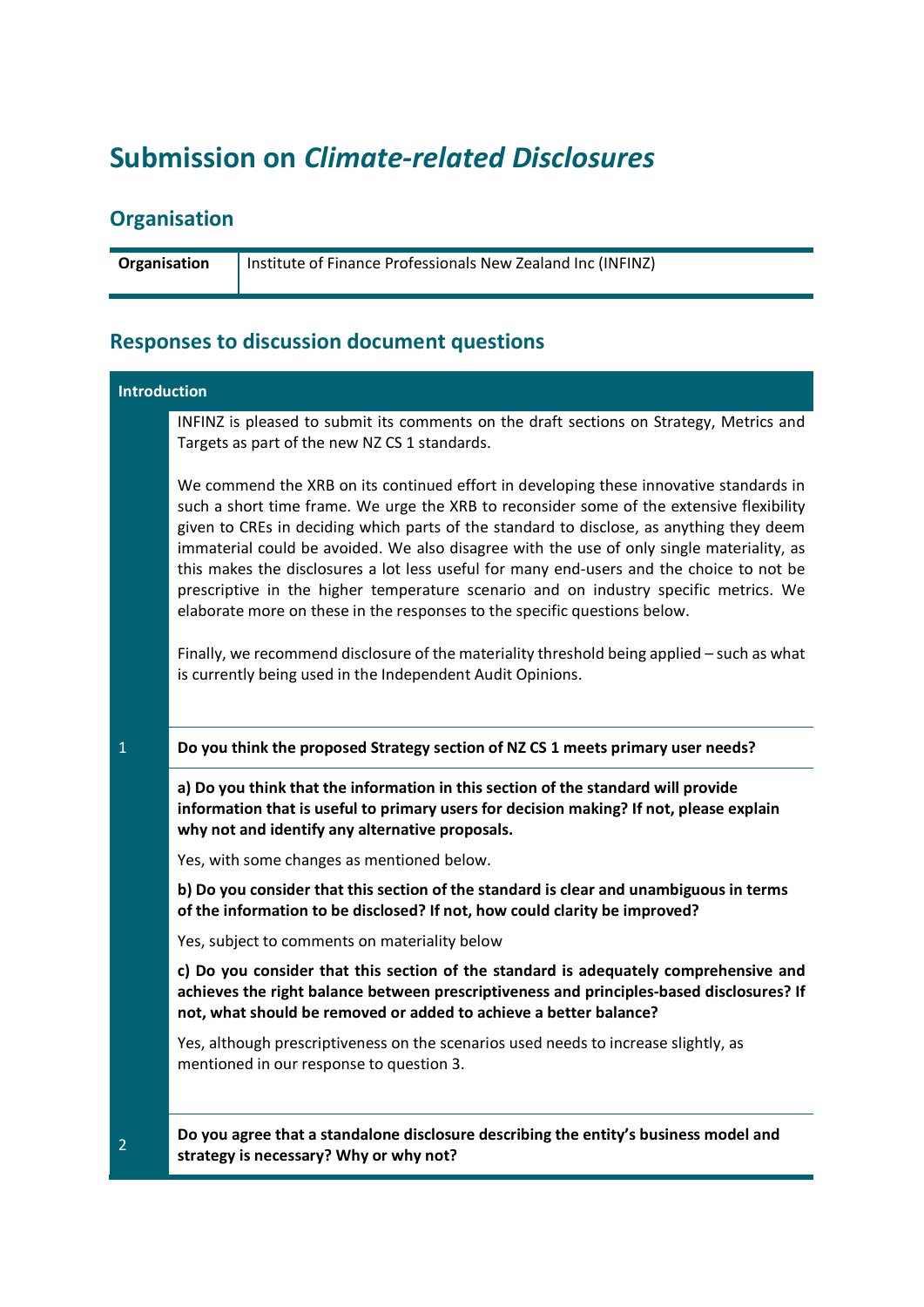Yes, it is, in order to understand the context of the reported climate risk and opportunities as well as the actual and potential impact.

**Do you agree that we should not prescribe which global mean temperature increase scenario(s) should be used to explore higher physical risk scenarios (such as 2.7°C and/or 3.3°C or by using Representative Concentration Pathways (RCP) such as RCP4.5 or 6), but rather leave this more open by requiring a 'greater than 2°C scenario'? Why or why not?**

We agree that there should be some flexibility for CRE's to report on many possible future scenarios, as is appropriate for the entity and sector in which they operate. However, in line with the goal of the standards "…provides for comparable and consistent information" (page 11), we suggest prescribing a minimum of two scenarios. One is 1.5°C with the other being a 3°C scenario, representing the best case and conservative case, respectively. End users need comparability beyond just these the best case, that is the 1.5°C scenario, and having both will be extremely useful. Any voluntary scenarios disclosed on top of this are also useful, but likely not to be comparable or consistent across sectors.

**We do not require transition plans to be tied to any particular target such as net zero and/or 1.5°C, but that entities will be free to disclose this if they have done so. Do you agree? Why or why not?**

Again, for the sake of comparable and consistent information, the transition plans should be tied to a minimum of the two scenarios mentioned in our response to question 3. If disclosed transition plans are reflect different future pathway contexts, it will be extremely hard to compare entities and make judgements on the quality of the plans.

Given the New Zealand's Government's commitment to achieve Net Zero by 2050, we would also support the inclusion of this as a dedicated scenario.

### **5 Do you have any views on the defined terms as they are currently proposed?**

No, the terms are well defined.

#### **6The XRB has identified adoption provisions for some of the specific disclosures in NZ CS 1:**

**a) Do you agree with the proposed first-time adoption provisions? Why or why not?**

In principle we agree with the provisions, although we would note that some of the proposed Disclosure Requirements could be brough forward, particularly the Adoption plans which we would argue should be in place from the second climate statement onwards.

**b) In your view, is first-time adoption relief needed for any of the other disclosure requirements? Please specify the disclosure and provide a reason.**

No, as above we propose less provisions.

**4**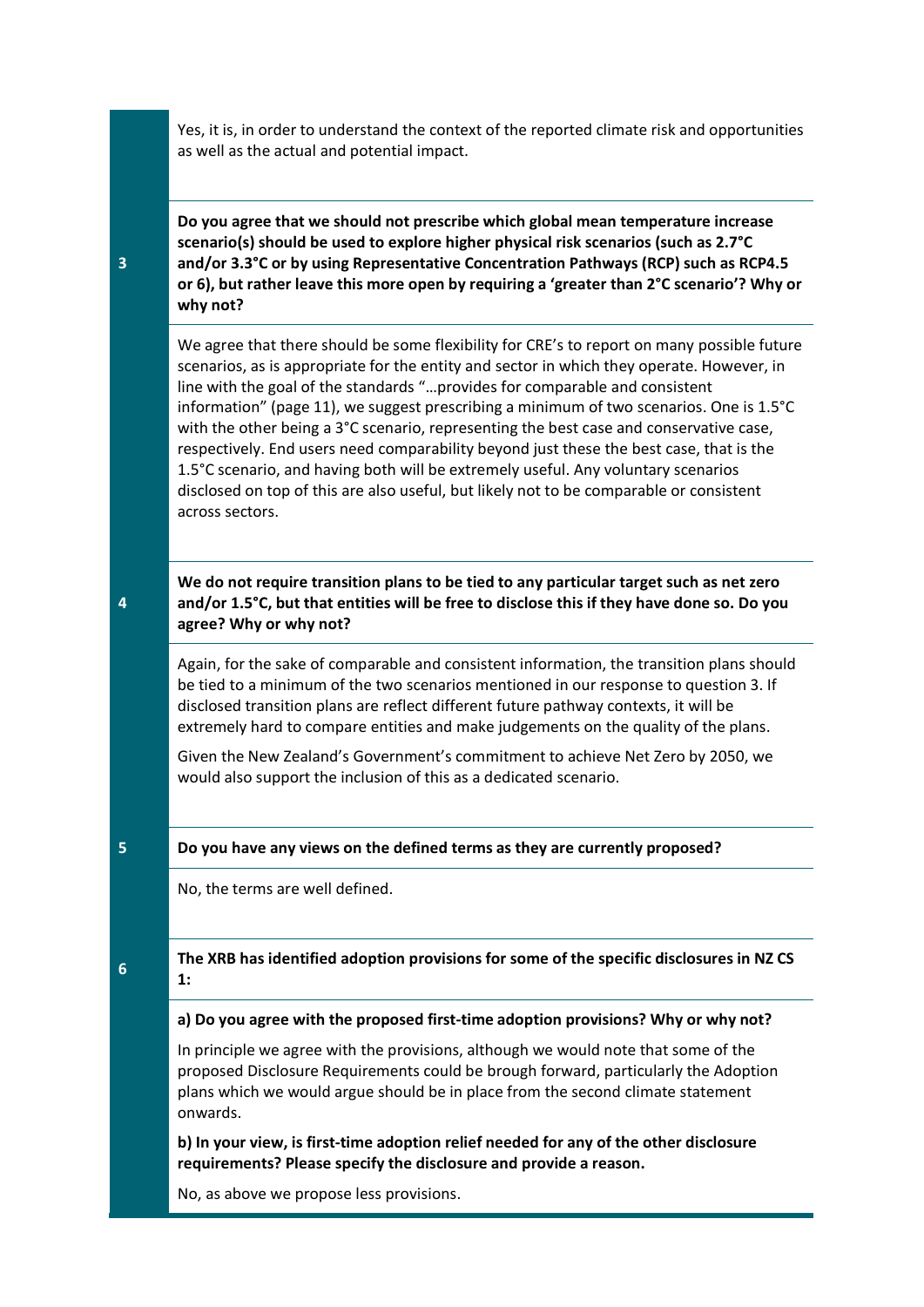### **c) If you are requesting further first-time adoption relief, what information would you be able to provide in the interim?**

N/A.

**2 Do you think the proposed Metrics and Targets section of NZ CS 1 meets primary user needs?**

Yes.

**a) Do you think that the information in this section of the standard will provide information that is useful to primary users for decision making? If not, please explain why not and identify any alternative proposals.** 

Very much so, the standard is ambitious and will help drive the changes the New Zealand Economy is needing to meet New Zealand's Climate Change goals. These metrics and targets will give end users the transparency they currently lack when evaluating a CRE's climate risk and opportunity exposure.

**b) Do you consider that this section of the standard is clear and unambiguous in terms of the information to be disclosed? If not, how could clarity be improved?** 

Yes, although we would note that the proposed standard specifies location-based Scope 2 reporting, but not what to use for target setting. We would argue this is contrary to SBTi and TCFD.

**c) Do you consider that this section of the standard is adequately comprehensive and achieves the right balance between prescriptiveness and principles-based disclosures? If not, what should be removed or added to achieve a better balance?**

Mostly yes, however we encourage the XRB to reconsider some of the decisions made, as discussed below.

**We have not specified industry-specific metrics. The guidance will direct preparers where to look for industry-specific metrics. Do you believe this is reasonable or do you believe we should include a list of required metrics by industry? If so, do you believe we should use the TCFD recommendations or follow the TRWG prototype?**

We believe the standard should include a minimum of industry-specific metrics CREs need to disclose and require them to disclose any additional metrics, which are material to its climate change risks and opportunities. The reasoning for not requiring this, as quoted, described on page 38, "… having to report metrics that are not used for management purposes.", should be reconsidered. Encouraging CREs to start using these metrics for management purposes could help entities (and report users) understand the risks better and support a faster transition that would fulfil the purpose of the standard.

**We will require disclosure of scope 3 value chain emissions as part of this standard. Are there areas (particularly in your scope 3 value chain) where there are impediments to measuring at present? If so, what are these areas and when do you think it might be possible to measure these areas?**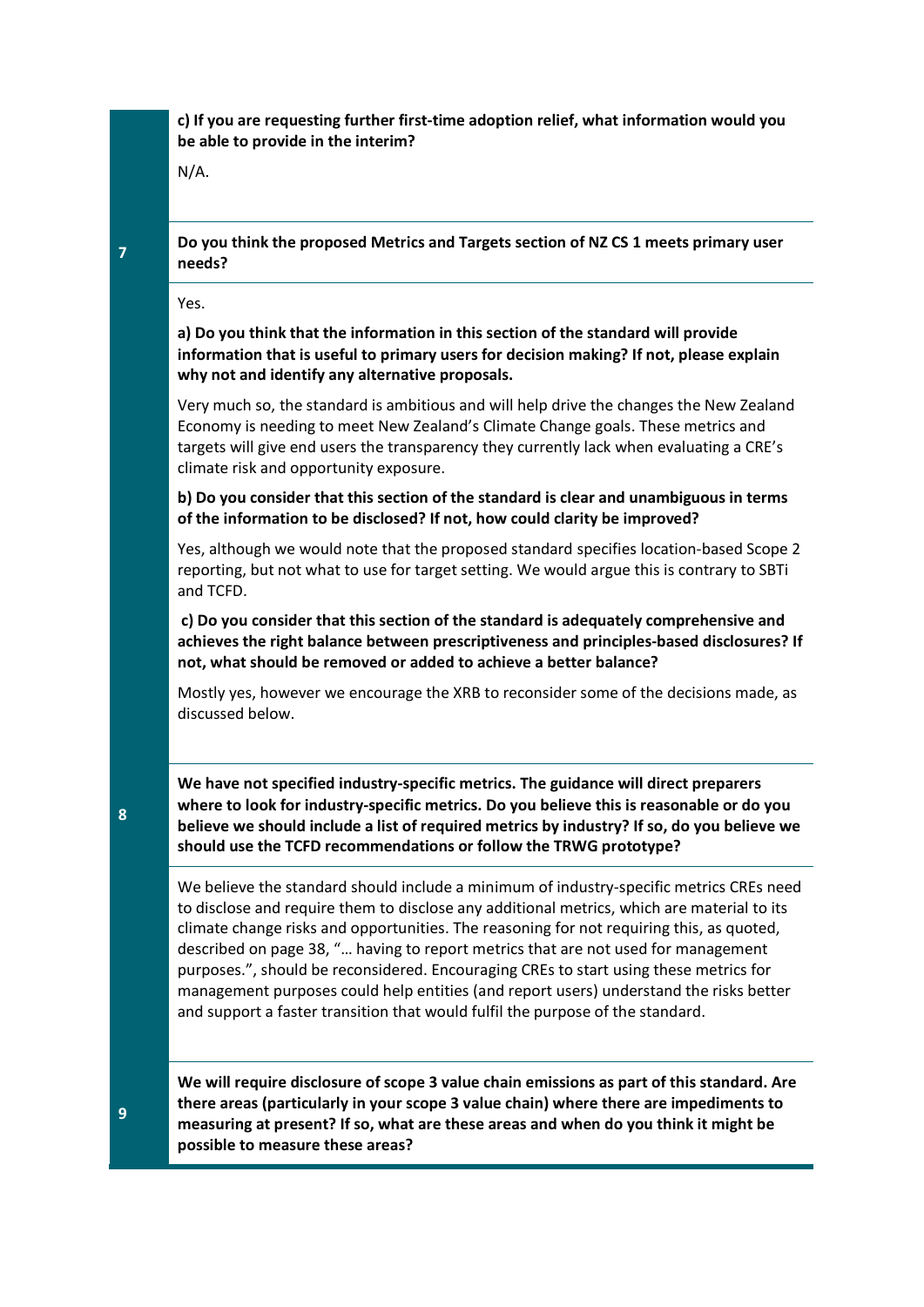|    | There are many barriers to measuring Scope 3 value chain emissions, but part of removing<br>these barriers will be CREs attempting to measure them. This will drive increased<br>reporting of emissions by entities across the value chain and improve the impact of CS1.                                                                                                        |
|----|----------------------------------------------------------------------------------------------------------------------------------------------------------------------------------------------------------------------------------------------------------------------------------------------------------------------------------------------------------------------------------|
| 10 | Paragraphs 8, 9 and 10 contain specific requirements relating to the disclosure of GHG<br>emissions to facilitate the conduct of assurance engagements in line with the<br>requirement of section 4612H of the Financial Markets Conduct Act. Do you have any<br>observations or concerns about these proposed requirements?                                                     |
|    | No.                                                                                                                                                                                                                                                                                                                                                                              |
| 11 | Do you have any views on the defined terms as they are currently proposed?                                                                                                                                                                                                                                                                                                       |
|    | No, they seem well defined, although we would note definition on what XRB sees as a<br>science-based target would be useful.                                                                                                                                                                                                                                                     |
| 12 | The XRB has proposed not providing first-time adoption provisions for the Metrics and<br>Targets section of NZ CS 1. Do you agree? Why or why not?                                                                                                                                                                                                                               |
|    | The XRB has embedded an adoption provision in section 7.3, from the provision in section<br>5.4 by not requiring comparative information to be disclosed. For end users this would<br>decrease the usability of disclosures.                                                                                                                                                     |
| 13 | The XRB proposes that the minimum level of assurance for GHG emissions be set at<br>limited assurance. Do you agree?                                                                                                                                                                                                                                                             |
|    | We agree in principal, however the undefined period for this bar to be raised is<br>concerning. We suggest that that this limited assurance requirement is a provision for the<br>first year, so that CREs and end users know that this will change to reasonable assurance<br>for the second required climate reporting period.                                                 |
|    | We would also encourage the XRB to continue to publish further guidance and case<br>studies to help guide CRE's on the requirements to meet reasonable or limited Assurance<br>levels.                                                                                                                                                                                           |
|    | We would also recommend Explanatory Guidance around Limited Assurance being given<br>as this is not a term most users, those charged with Governance and preparers would be<br>familiar with.                                                                                                                                                                                    |
| 14 | The XRB has proposed a definition of material (Information is material if omitting,<br>misstating, or obscuring it could reasonably be expected to influence decisions that<br>primary users make on the basis of their assessments of an entity's enterprise value<br>across all time horizons, including the long term). Do you agree with this definition?<br>Why or why not? |
|    | It is unclear from the consultation paper whether using the reference of an 'entity's<br>enterprise value' is intended to be a departure from, or a re-definition of, the general test                                                                                                                                                                                           |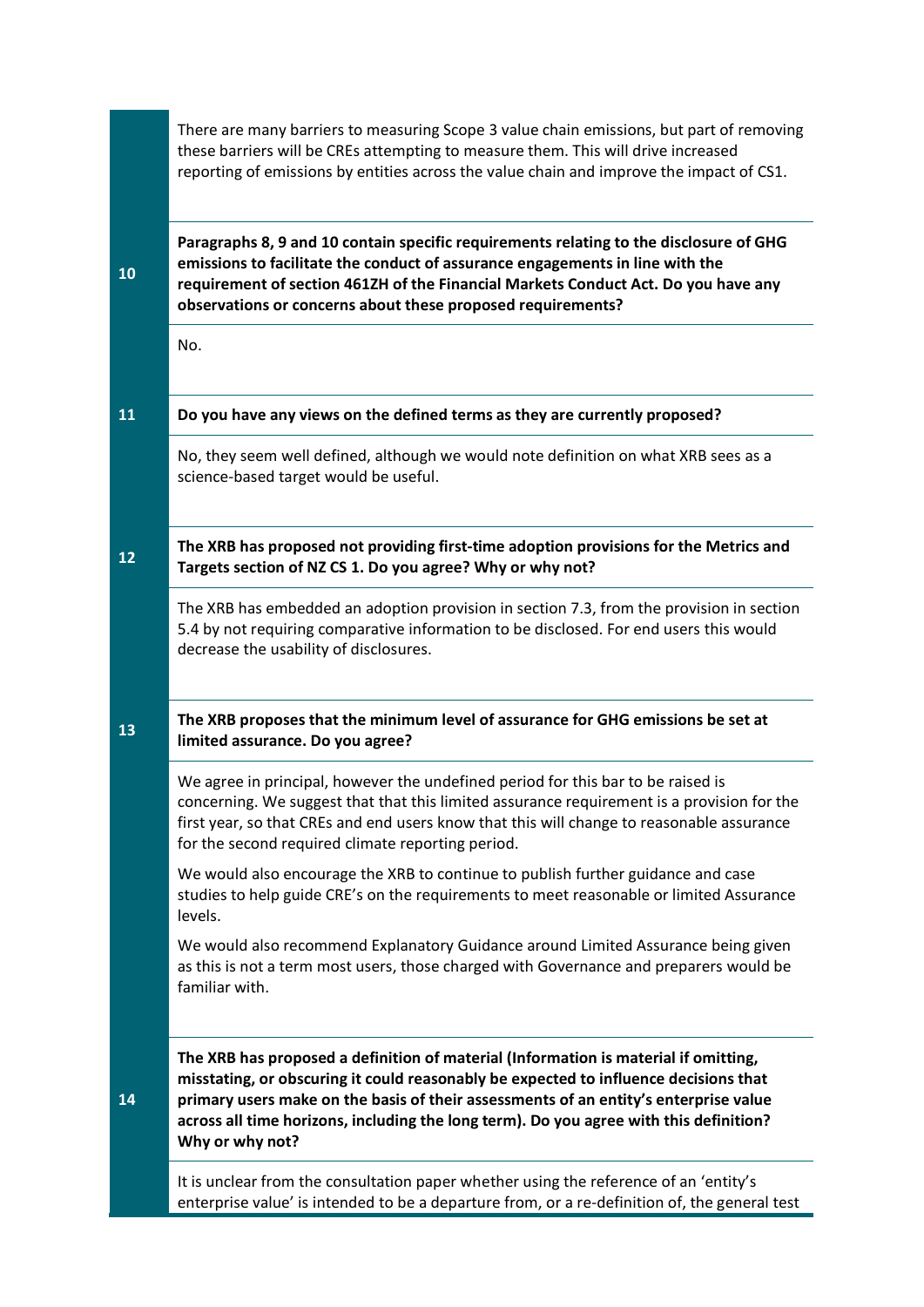for materiality in financial statements. The general test of materiality was clarified in the IASB's Definition of Material (Amendments to IAS 1 and IAS 8 ) 31 Oct 2018, coming into general effect for periods on or after 1 January 2020. The IAS states

"Information is material if omitting, misstating or obscuring it could reasonably be expected to influence decisions that the primary users of general-purpose financial statements make on the basis of those financial statements, which provide financial information about a specific reporting entity."

This definition is followed through in NZ IAS 1 .

The proposed use in CS 1 of the concept of 'assessment of an entity's enterprise value' into the definition of 'material' appears to be taken from the recommendations of the TRWG to the ISSB , and is stated in the CP as aligning with the TCFD framework (see page 9.3.1 of the CP.)

However the TRWG 's recommendation on this aspect does not include any discussion as to the extent to which this may be a departure from the general definition of material ' in IAS1, or the implications of using that terminology.

It is recommended that further consideration be given to this aspect and, in particular, why the general test of materiality in IAS 1 and NZ IAS1 should not be used and applied. Having different tests without clear justification and explanation as to the implications will cause uncertainty and result in unnecessary costs.

It is significant that the TCFD itself, both in its original 2017 Recommendations (page 33) and in its 2021 Annex (page 8) considered that organizations should determine materiality for climate-related issues consistent with how they determine the materiality of other information included in their annual financial filings.

More generally, the issue of materiality can be considered in the context of purpose, for example, the SEC's focus on materiality 'when making an investment or voting decisions' compared to the broader IFRS test. Interestingly, some of the earlier IFRS material itself refers to making materiality judgements in the context of " primary users" making decisions about providing resources to the entity; whereas the climate change disclosure regime is as much about moving to disclosure for broader public interest purposes. This itself is likely to warrant further attention .

Meanwhile, for the purpose of the proposed CS 1, we recommend that further consideration be given to the definition's reference to an assessment of an entity's enterprise value, and why the general test of materiality in IAS 1 and NZ IAS1 should not be used and applied.

#### *Single and double materiality*

We agree with this being a 'single' materiality definition at the outset . However, while recognising that a double materiality objective is aspirational, we encourage the XRB to set a timeline for when double materiality could become the standard. There are a significant number of financial sector organisations in New Zealand and internationally with a business purpose that goes beyond simply maximising profit. For them, the impacts of the companies they invest in is a crucial component of their overall business purpose.

Double materiality is also crucial for other end users, who are concerned with the impacts of entities on the planet, for example retail investors. In a recent survey, MindfulMoney and the Responsible Investment Association of Australasia, showed that 73% of retail investors wants their funds invested ethically and 62% say it is important that their investments make a positive difference in the world. The world of responsible investing is fraught with transparency issues and lack of standardized data, the Climate-related disclosures are meant to help alleviate this issue, but without double materiality, the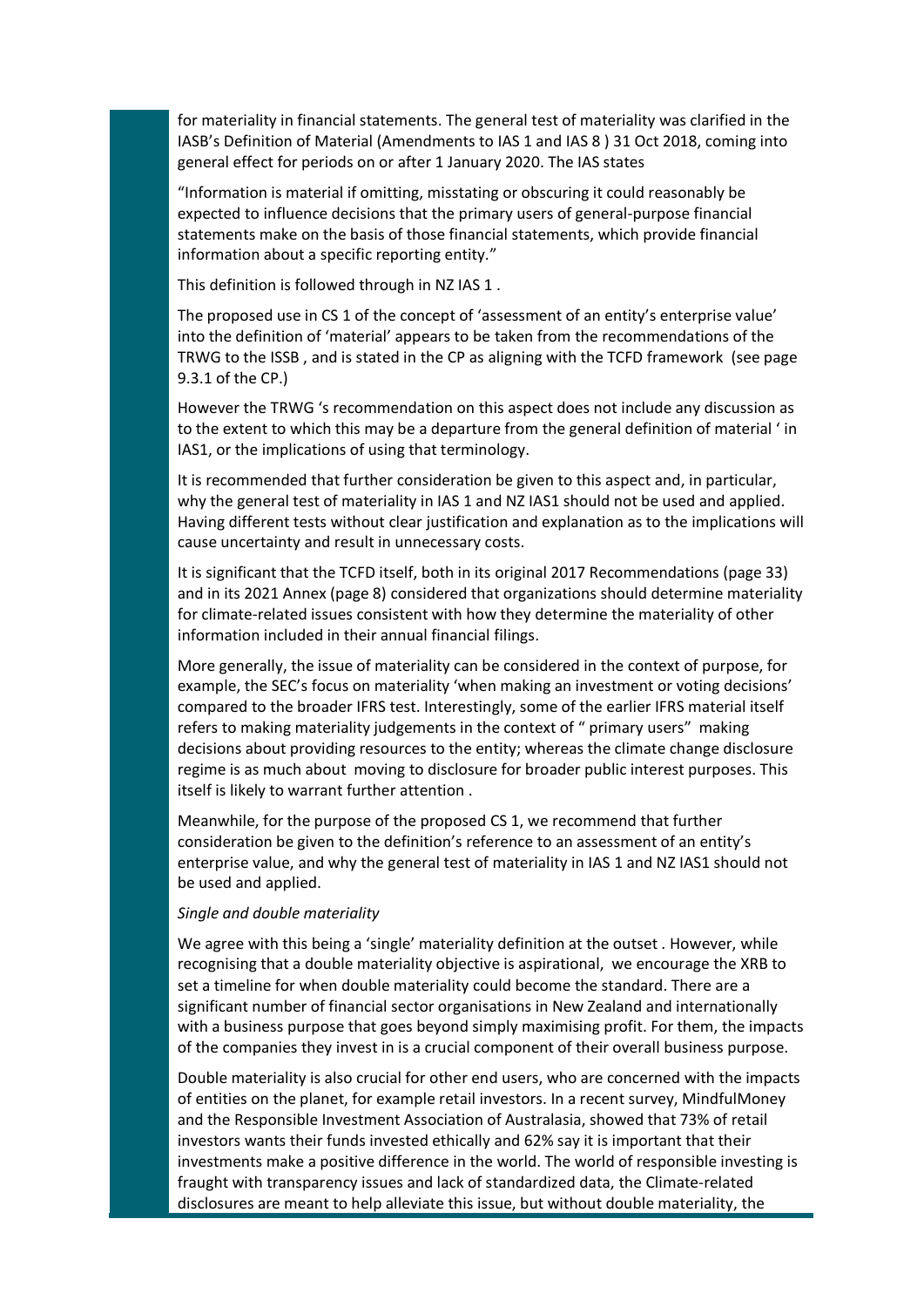information end users need will still be quite opaque. For fund managers, who are trying to align their strategies to their clients values in order to provide an ethical or sustainable product, need to have the information from investee entities that reflects double materiality. For end users of these funds, they are very likely to need double materiality standards in order to access which fund aligns best with their values. Clients and investors of fund managers, in New Zealand, are shown to be motivated by their values, as they are willing to sacrifice returns to achieve more sustainable outcomes (Diaz-Rainey et al., 2022), whereas fund managers are predominantly driven by to integrate ESG investing practices financial performance and attracting clients (Lachie et al. 2022).

This 'single materiality' approach is also lagging internationally, while the original emphasis of regulating Climate-related disclosures was meant to be world leading. For example, the EU's Guidance on corporate disclosure of climate related information states that it is: "Guidance for companies on how to report on the impacts of their business on the climate and on the impacts of climate change on their business."

The arguments presented for the materiality definition better resemble arguments for having a period of provision, so that entities can build the capabilities for the more demanding nature of the standard under a double materiality definition. For end user's double materiality is extremely important.

#### **References:**

McLean, L., Diaz-Rainey, I., Gehricke, S., and Renzhu Zhang (2022). In Holdings We Trust: Uncovering the ESG Fund Lemons. *Available at SSRN*.

Diaz-Rainey, I., Robert, H., Zhang, R. and Barry Coates (2022). "'100% Pure'? Households' preferences and attitudes with respect to Socially Responsible Investing. Presentation available at SSRN forthcoming.

## **15 Do you have any other comments on the proposed materiality section?**

Beyond the comment on double materiality made above, we also believe that letting CREs avoid certain requirements of the standard, if they deem this item not to be material, leaves an opening for greenwashing. At the least entities should have to disclose their reasoning and supporting evidence for deeming omitted requirements as 'immaterial' to end users.

We also recommend the contextual disclosure of the materiality threshold being applied such as what is currently being used in the Independent Audit Opinions.

### **Other comments**

- 1. On Page 14 the consultation document states "For example, the European commission is making substantial progress in developing draft European sustainability reporting standards". In fact some of the policies for reporting are already in place (e.g. SFDR, but delayed) and some are in place, but being updated to suit smaller entities. It may be prudent to review EU policies again before making such statements and exploring the challenges they are facing in implementation.
- 2. The comparison tables are very useful, but further comparisons to the EU standards, as the most ambitious currently being drafted, would provide a lot of insight on the standing of New Zealand's standards internationally.